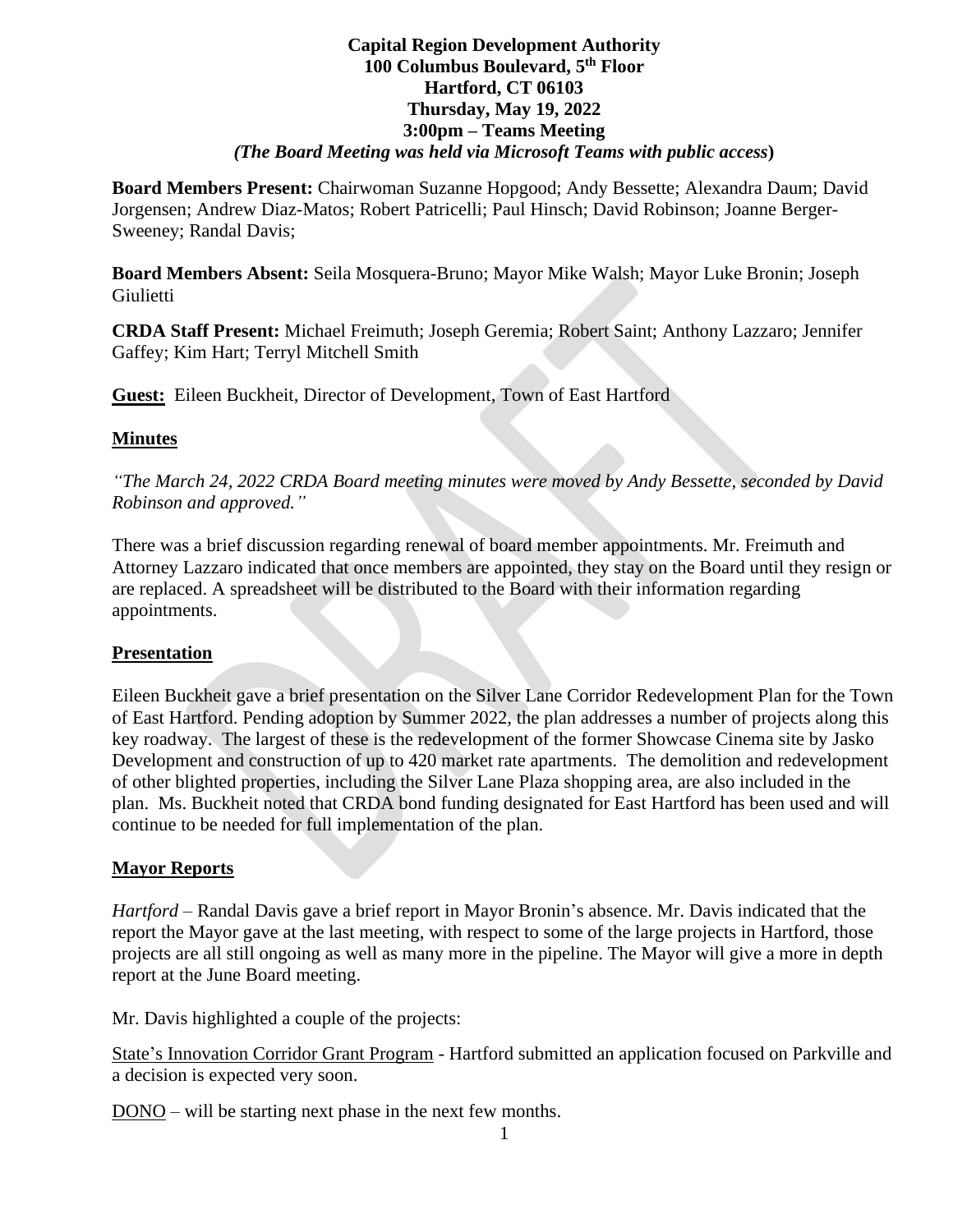*East Hartford* – Eileen Buckheit reported on the following projects in Mayor Walsh's absence:

DECD Challenge Grant - EH received \$2 million from the DECD Challenge grant. We will be partnering with Goodwin University on a marina on their campus.

Si-Fi Networks FiberCity - SiFi launch was this week. They have all the permits and approvals to begin laying fiber in the ground.

Business Development Fund - The ARPA small business assistance program was launched on May 1<sup>st</sup>. Grants of up to \$125,000 can be approved per business if they meet the criteria of the program which generally includes facades, expansion or job growth.

McCartin School – Work towards demolition and redevelopment of the McCartin School site continues. the plan is to move this along this year with the assistance of CRDA.

National Development and Showcase Cinemas - These sites are both scheduled for Inland Wetlands approvals in July and Planning and Zoning Commission approvals in August. Both developers hope to close on the deals this fall with construction starting before winter.

# **Finance**

Chief Financial Officer Joseph Geremia reported on the following financial update for May 2022.

Fiscal Year 2022 Operating Statistics

CT Convention Center – Mar. 2022

|                  | $C_1$ Convention Center – Mar. 2022                                                                                                                               |  |  |
|------------------|-------------------------------------------------------------------------------------------------------------------------------------------------------------------|--|--|
| Event Update:    | Events restarted in Sept. 2021                                                                                                                                    |  |  |
|                  | Scheduled for 69 events this fiscal year vs. budget of 70 events                                                                                                  |  |  |
|                  | Family shows, video gaming, dancing, and religious groups remain on schedule                                                                                      |  |  |
|                  | Event promoters concerned about attendance and exhibitor product availability                                                                                     |  |  |
|                  | Mar. financials: Revenues \$234,500 unfavorable to budget due to recent event cancellations and                                                                   |  |  |
|                  | lower rental income negotiated with promoters for shows that did occur, both related<br>to COVID-19                                                               |  |  |
|                  | Expenses \$481,400 favorable to budget due to savings in utilities and marketing                                                                                  |  |  |
|                  | Net Loss of \$3.944M favorable to budget by \$246,900                                                                                                             |  |  |
|                  | Total year projection of \$5.846M loss even with budget                                                                                                           |  |  |
|                  | CRDA Parking Facilities - Mar./Apr. 2022                                                                                                                          |  |  |
| Stats (Apr.):    | Utilization of 64% is favorable to budget by 16%                                                                                                                  |  |  |
| Mar. financials: | Revenues \$841,400 favorable to budget due to transient and hotel guest revenues as<br>well as large consumer shows returning to the convention center in January |  |  |
|                  | Expenses \$756,800 unfavorable compared to budget due to increased event personnel<br>and for repairs & maintenance                                               |  |  |
|                  | Net Income \$84,600 favorable to budget                                                                                                                           |  |  |
|                  | Total year projection of \$819,200 net income even with budget                                                                                                    |  |  |
|                  | Church Street Garage - Mar./Apr. 2022                                                                                                                             |  |  |
| Stats (Apr.):    | Utilization of 42% is unfavorable to budget by 14%                                                                                                                |  |  |
| Mar. financials: | Revenue unfavorable to budget by \$258,900 due to decrease vehicle counts in market<br>monthly contracts                                                          |  |  |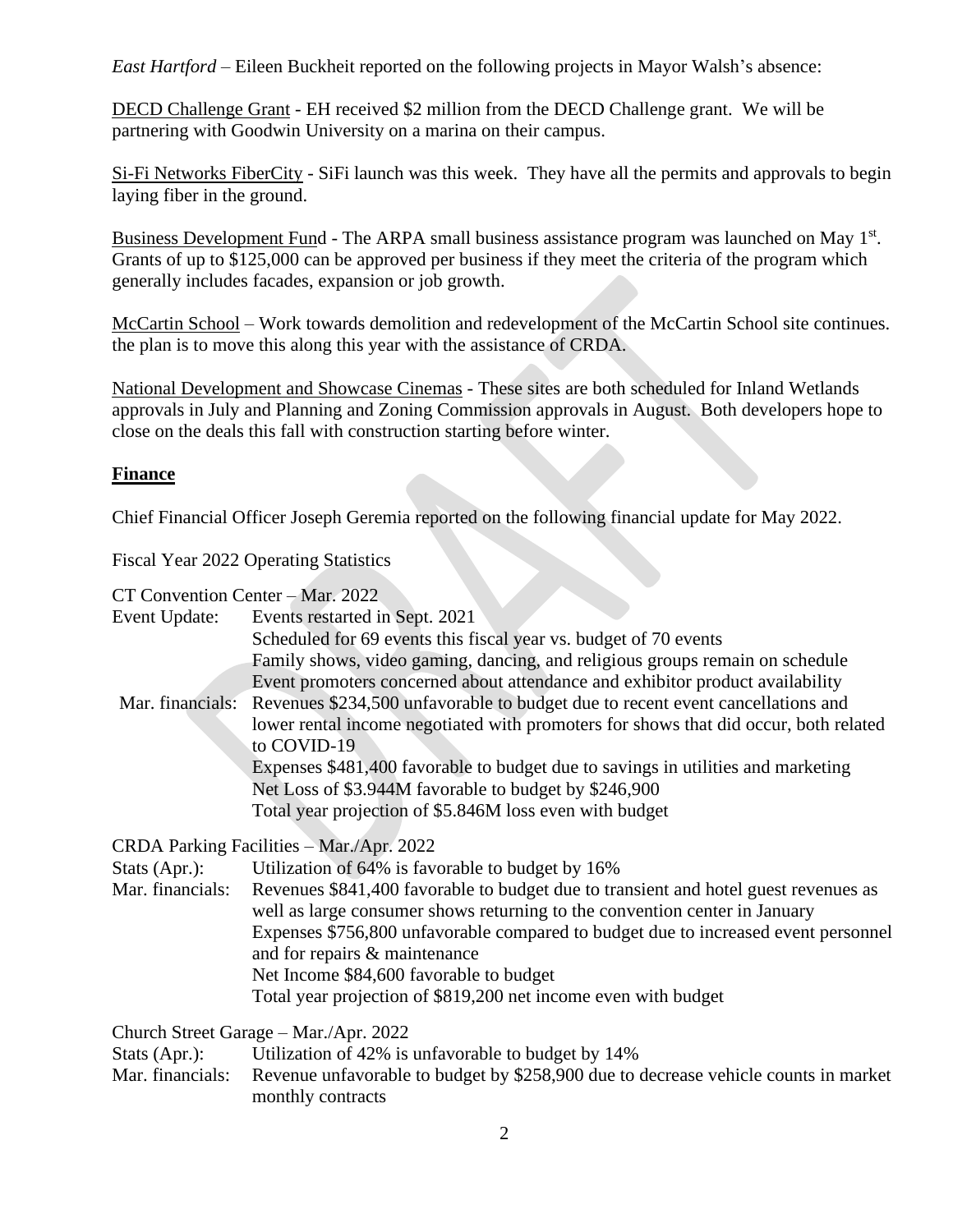|                                        | Expenses \$884,400 favorable compared to budget due to deferral of CRDA facility<br>support<br>Net Income \$625,500 favorable to budget<br>Total year projection of \$798,000 net income is \$473,000 favorable to budget<br>Lost one corporate account for second half of fiscal year                                                                                                                                               |
|----------------------------------------|--------------------------------------------------------------------------------------------------------------------------------------------------------------------------------------------------------------------------------------------------------------------------------------------------------------------------------------------------------------------------------------------------------------------------------------|
| Stats (Apr.):<br>Mar. financials:      | Bushnell South Garage - Mar./Apr. 2022<br>Opened to State departments in December 2021<br>Averaging 141 state vehicles per day-34% utilization<br>No YTD operating revenue generated<br>Expenses \$13,700 favorable compared to budget due to savings in personnel and<br>insurance offset with increased snow removal expenses<br>Net Loss \$13,700 favorable to budget<br>Total year projection of \$219,500 loss even with budget |
| XL Center – Mar. 2022<br>Event Update: | Sports seasons occurred for AHL hockey, UConn basketball, and UConn hockey<br>Concert industry moved holds into Fall 2022                                                                                                                                                                                                                                                                                                            |
| Mar. financials:                       | Indoor event attendance and increased staffing requirements remain concerns as well<br>as a slow return of group sales activity<br>Event revenue \$287,600 unfavorable compared to budget [HWP: (\$89K), WBB:<br>(\$46K), MBB: \$158K, MIH: (\$11K), Concerts: (\$384K), and other events: \$84K]<br>Other Income \$238,700 unfavorable to budget due to sponsorship COVID-<br>renegotiations                                        |
|                                        | Operating expenses \$288,100 favorable compared to budget due to savings in<br>personnel, utilities, and insurance<br>Hockey operations \$10,600 favorable compared to budget<br>Net Loss of \$2,650,900 unfavorable to budget by \$227,600<br>Total year projection \$126,700 unfavorable compared to budgeted loss of \$3.644M                                                                                                     |
|                                        | P&W Stadium at Rentschler Field - Mar. 2022                                                                                                                                                                                                                                                                                                                                                                                          |
| Event Update:                          | Held 2 USA soccer games, 1 NYC league soccer game, 6 UConn football games,<br>holiday lights display, and misc. parking lot events<br>Scheduled to host NCAA Lacrosse event in May 2022 and international soccer game                                                                                                                                                                                                                |
| Mar. financials:                       | in June 2022<br>Event revenue \$812,300 favorable compared to budget due to 2 USA soccer games<br>\$420,000, a NYC soccer game \$213,000, 6 UConn football games \$80,600, and<br>parking lot events \$98,700<br>Operating expenses \$263,700 unfavorable compared to budget due to F&B event                                                                                                                                        |
|                                        | personnel<br>Other Income \$227,100 unfavorable to budget due to sponsorship COVID-                                                                                                                                                                                                                                                                                                                                                  |
|                                        | renegotiations<br>Net Operating loss of \$139,000 favorable to budget by \$321,500<br>Total year projection \$740,000 favorable compared to budgeted loss of \$879,000 due<br>to three professional soccer events and dependent on scheduled NCAA lacrosse<br>event, remaining professional soccer event, as well as UConn venue support of<br>\$250,000                                                                             |
|                                        | \$522,300 received in State funding due to prior year losses related to COVID-19                                                                                                                                                                                                                                                                                                                                                     |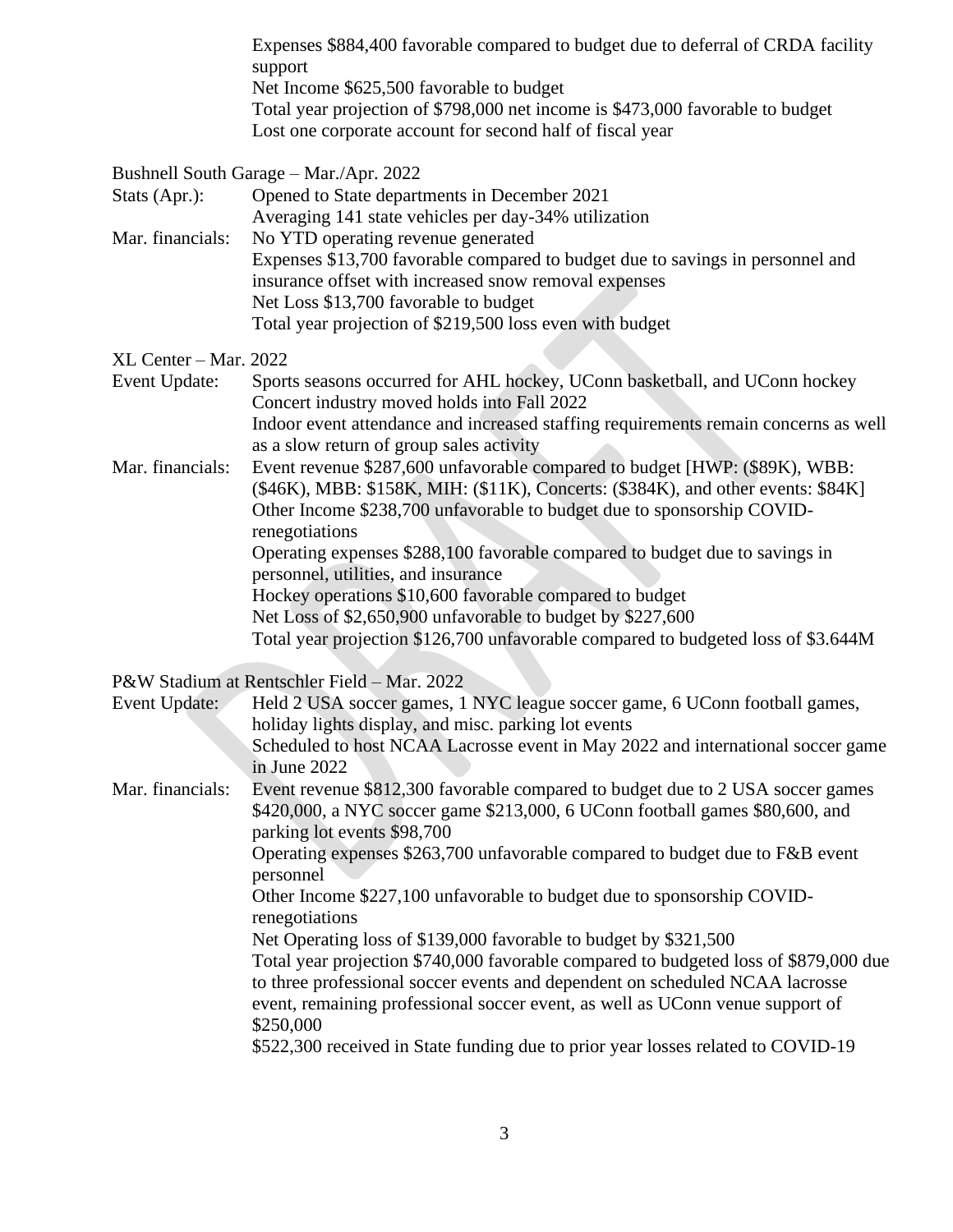### CT Regional Market - Mar. 2022

| Stats:           | Occupancy: 81% with 12 tenants                                                  |  |
|------------------|---------------------------------------------------------------------------------|--|
|                  | Activity: Farmers' Market operated for 2021 season from April 3 through Oct. 30 |  |
|                  | Farmers' Market opened for 2022 season on April 2                               |  |
| Mar. financials: | Operating revenue \$79,600 unfavorable to budget due to decreased warehouse     |  |
|                  | rental income compared to budget                                                |  |
|                  | Operating expenses \$100,200 favorable to budget due to savings in utilities,   |  |
|                  | insurance, security, and snow removal                                           |  |
|                  | Net income of \$204,700 favorable to budget by \$20,600                         |  |
|                  | Total year projection of \$229,600 net income even with budget                  |  |

### *Fiscal Year 2023 Budgets*

Mr. Geremia reported on the following FY2023 Budget Process:

- **1.** Management companies/CRDA staff prepared draft budgets (March through May)
- **2.** CRDA staff reviewed draft budgets followed by appropriate adjustments (May)
- **3.** CRDA Board Executive & Finance Committee members reviewed budgets with CRDA staff (May)
- **4.** Full Board presented budgets for authorization (May)
- **5.** CRDA Board Venue Committee presented major venue budgets (May)
- **6.** CRDA Board Executive & Finance Committee members to review state appropriation and major venue budgets (May)
- **7.** Full Board to be presented state appropriation and major venue budgets for authorization (June)

Mr. Geremia presented the following FY23 budgets highlighting significant areas of interest.

# **CT Regional Market FY23 Operating Budget: \$150,647**

The Regional Market is funded through three sources. The market receives lease revenue for refrigerated agricultural space, farmers' market fees, and billboard revenue. Operating expenses consists of maintenance, utilities, security, facility management fees, and transitional expenses, as well as net operating expenses of \$31,191 associated with the farmers' market.

# **Front Street District FY23 Operating Budget: \$38,914**

The Front Street district is funded through PILOT revenues received from HB Nitkin, the district's retail operator. Operating expenses consists of insurance, median and bridge maintenance, utilities, snow removal, and misc. expenses.

# **Central Utility Plant, CRDA Parking Facilities, and Bond Indenture/Trustee Budgets**

The operations and budgets for the Central Utility Plant, CRDA Parking Facilities, and Bond Indenture/Trustee budgets are related to the economic activity generated by the CT Convention Center. Their revenues are netted together with excess funds sent to the State Treasurer's Office for the use of covering CRDA revenue bond debt.

# **Bond Indenture/Trustee FY23 Operating Budget: \$56,634**

Revenues from the CRDA Parking Facilities and the CUP are deposited with the Trustee. CRDA then allocates a Board-approved budget to fund the expenses of the operations, capital needs, and the costs associated with the bond debt service. Of these funds, \$960,000 is allocated towards the remaining \$4.7 million of the 5-year capital plan that totaled \$6.7 million. Excess funds are sent to the State Treasurer's Office for the use of covering CRDA revenue bond debt.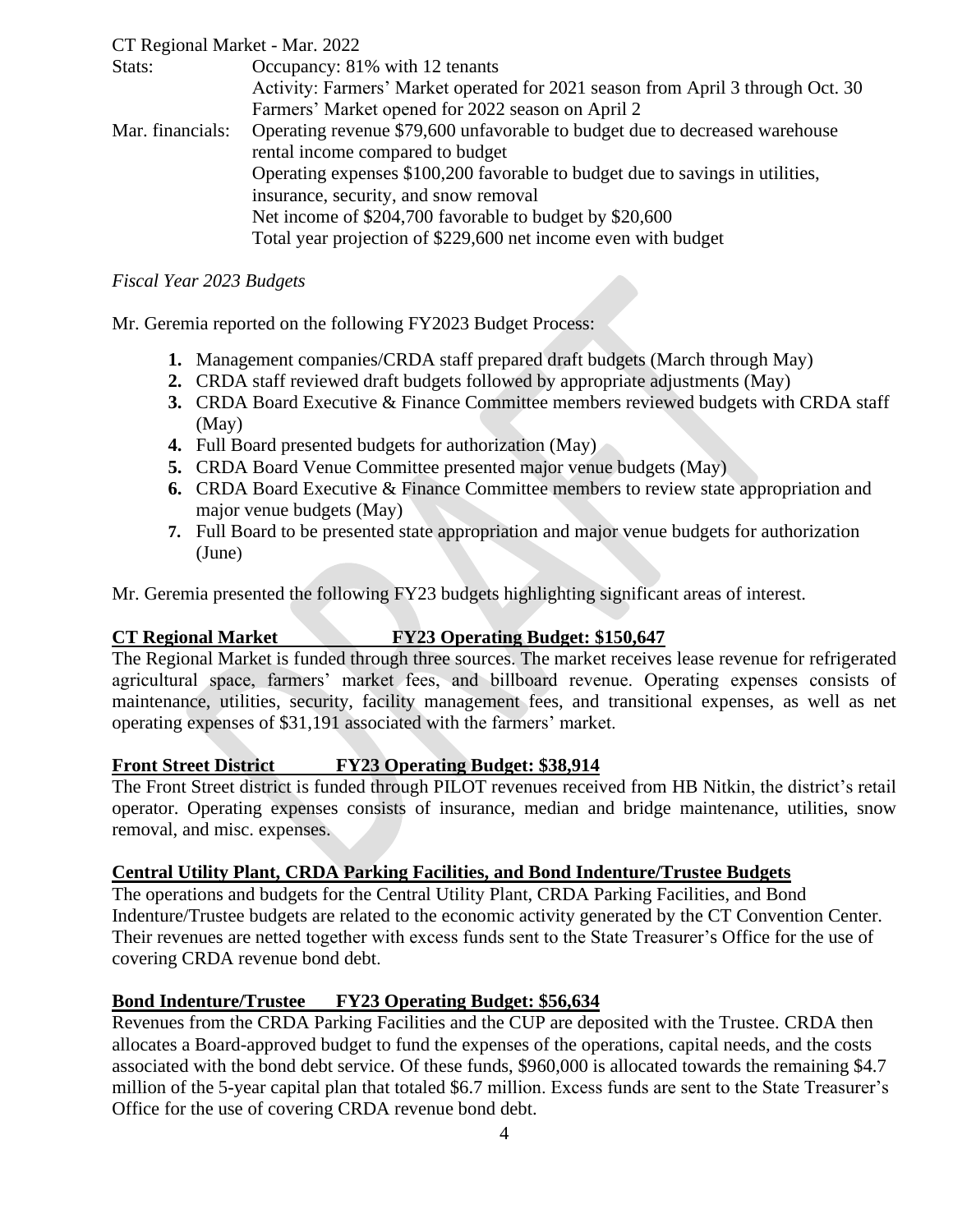# **Central Utility Plant (CUP) FY23 Operating Budget (expenses): \$3,037,230**

The central utility plant ("CUP") is governed by an energy sharing agreement, administrated by CRDA, between the Connecticut Convention Center, the Marriott Hotel and the Connecticut Science Center whereby each party is required, among other things, to fund a certain portion of the CUP's operations, debt service and capital needs.

FY23 Budgeted Net Operating Gain of \$0.

### **CRDA Parking Facilities FY23 Operating Budget: \$402,942**

The CRDA Parking Facilities include the garages located at the Connecticut Convention Center, the Connecticut Science Center, and the two garages on Front Street, Front Street North and South garages. These garages generate revenues through monthly parking contracts, employee parking, and residential parking contracts. Additional revenues are generated through convention center and hotel events, transient parking, and parking along Front Street.

### **Church Street Garage FY23 Operating Budget: (\$742,809)**

The Church Street Garage generates revenues through monthly parking contracts, corporate validations, transient parking, and through events held at the XL Center.

Expenses include payroll and benefits, insurance, security, utilities, maintenance, and snow removal.

Garage net operating gain provides a supplemental operating subsidy to the XL Center as well as reinvested in capital improvements such as structural repairs and replacement of the waterproof membrane.

FY23 Net Operating Loss of \$742,809 includes \$1,400,000 income draw for XL Center supplemental funding.

# **Bushnell South Garage FY23 Operating Budget: (\$325,024)**

The Bushnell South Garage provides parking for State employees from a number of State agencies as well as the Judicial branch. The garage also has the ability to generate revenue in the evening or on weekends by providing parking to patrons of the Bushnell Theatre.

Expenses include payroll and benefits, insurance, security, utilities, maintenance, and snow removal.

Garage net operating loss funded with initial opening State financing.

The following motion was moved by Andy Bessette, seconded by David Robinson and approved.

*"The CRDA Board of Directors hereby authorizes the seven FYE 2023 Budgets under the scenarios recommended by management subject to available funds known as: CT Regional Market; Front Street District; Bond Indenture/Trustee; Central Utility Plant (CUP); CRDA Parking Facilities; Church Street Garage; and the Bushnell South Garage."*

# **Housing & Neighborhood Committee**

Joanne Berger Sweeney, along with Mr. Freimuth, reported on the following projects that were discussed and vetted by the CRDA Housing and Neighborhood committee on March 4, 2022.

Project: Fuller Brush - 3580 Main Street Hartford, CT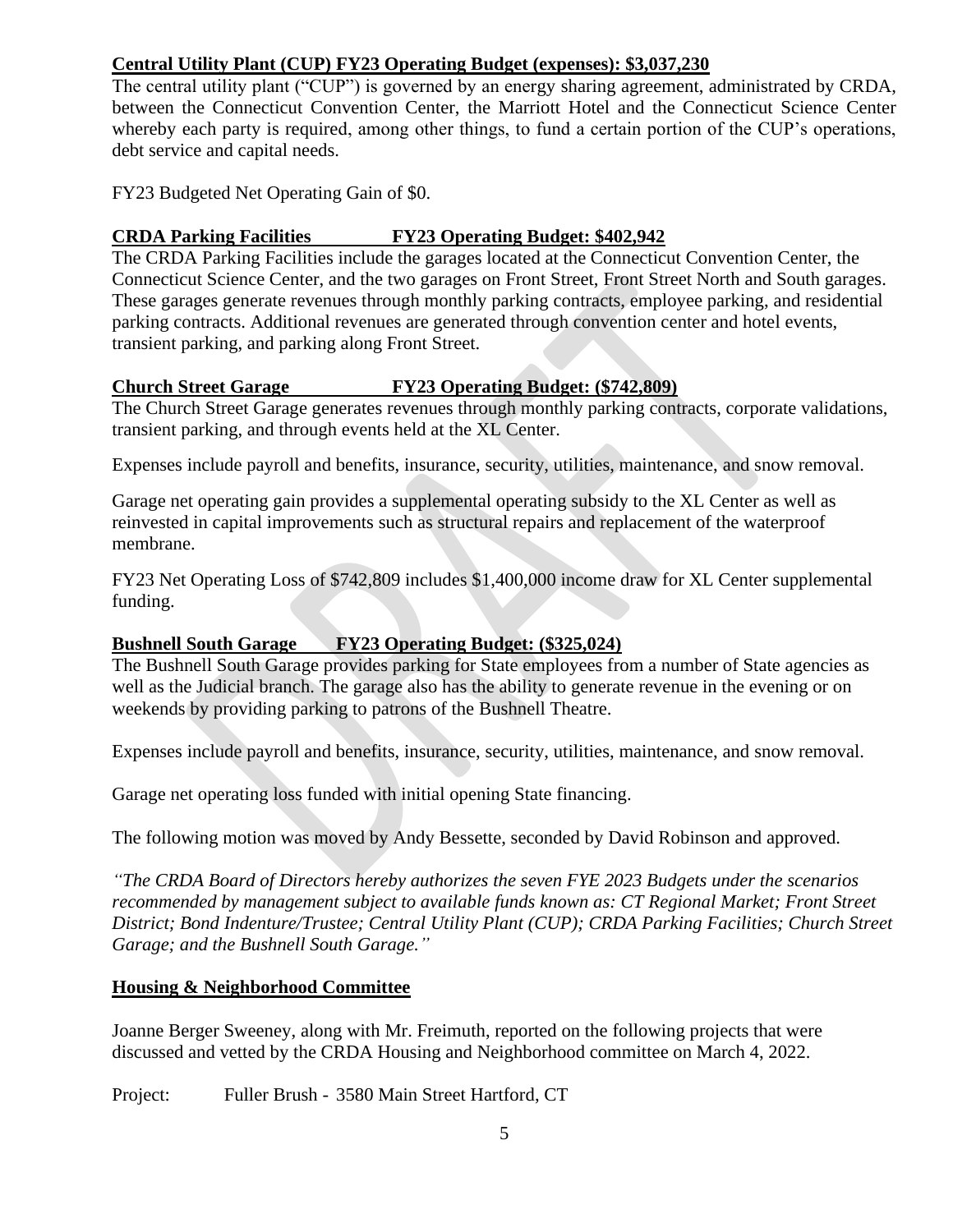Conversion of Buildings  $1&2$  into Residential Units, Building 3 as amenity building

Developer: Shelbourne Properties

History: The former Fuller Brush industrial campus in Hartford's North End consists of 12.5 acres, 10 buildings and 326,000 sf of space. Ultimately the property will include a mix of uses including commercial, industrial, innovation and office space. The proposal was approved by the Housing/Neighborhood Committee on April 1, 2022.

> The project will renovate Buildings 1  $\&$  2 into 153 housing units with 140 large studios and one bedroom and 13 two-bedroom units totaling 174,565 sf of the complex. (Building 3 will serve as an amenity building)

|  |                                       | Const.  | Perm.   |
|--|---------------------------------------|---------|---------|
|  | Dev. Budget: Conventional Senior Debt | \$12.0M | \$12.0M |
|  | CRDA/City Dev Acct.                   | 8.5M    | 6.5M    |
|  | <b>CPACE</b>                          | 6.9M    | 6.9M    |
|  | <b>Federal HOME</b>                   | 1.0M    | 1.0M    |
|  | Federal HTC                           | 1.1M    | 4.5M    |
|  | State HTC                             |         | 4.0M    |
|  | Def Fee                               | 1.0M    |         |
|  | Equity/cash                           | 5.7M    | 1.3M    |
|  | <b>TDC</b>                            | \$36.2M | \$36.2M |
|  |                                       |         |         |

Proposal: To utilize up to \$8.5M in CRDA and City development funds to gap the project. CRDA will lend up to \$5.5M and the City development account will fund up to \$3M to create a combined \$8.5M subordinate loan at 2%/30yr terms with interest only payments in years one thru five, amortization beginning in year six with a 15-year term and a partial pay down of the CRDA funds in year 2 from the Federal Historic Credits proceeds. There is some expected variance in final credit and loan amounts as well as development budget due to ongoing construction and financial pricing environments.

> The following motion was moved by Andy Bessette, seconded by Randal Davis and approved.

*"The executive director is authorized to lend to Shelbourne Properties (or such acceptable single purpose entity) up to \$5.5M in CRDA housing assistance and up to \$3M of city funds consistent with the CRDA/City of Hartford MOU of December 3, 2021 at 2%/30-year amortization with a 15-year term; an interest only period of five years; and a buy down once historic credits are monetized in year two; subject to the State Bond Commission approval of the \$5.5M; all other sources of funds being secured; and such fiduciary terms and conditions as deemed necessary and appropriate by the executive director and CRDA counsel".*

Mr. Freimuth reported on the following other projects:

- Housing Rents are doing well and occupancies are in the 90% range
- Hilton converting to Double Tree Financing is in closing phase.
- 55 Elm moving forward
- Park & Main 95% leased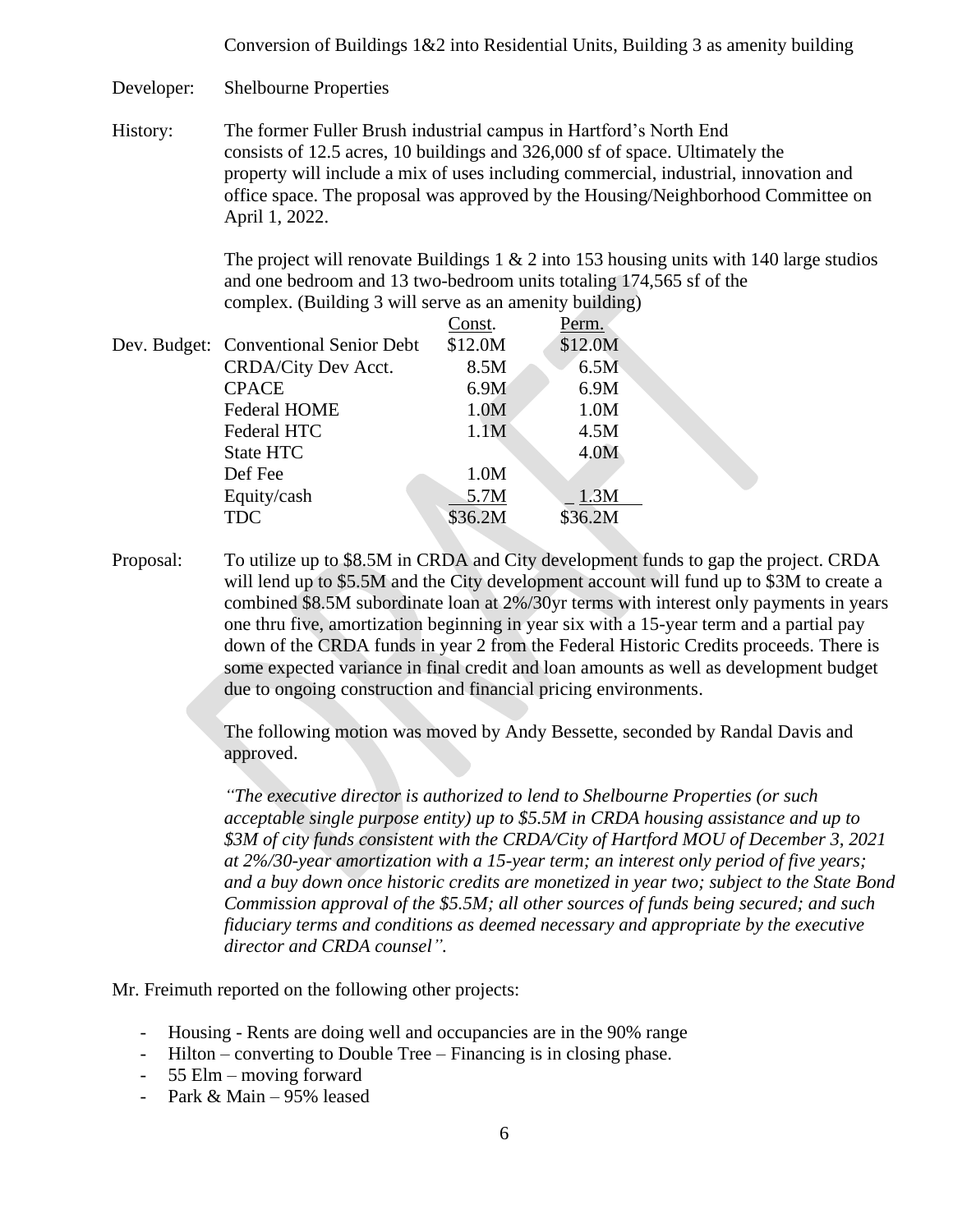David Jorgensen brought up an issue related to Park & Main. Before the investment that CRDA made for the Park & Main project there was some discussion about the need to relocate some social services and shelters, clinics and rehab facilities that are located in the South Green area. There is a lot of criminal activity along with drug dealing. It was my understanding that these services would be moved to a more industrial or commercial spaces instead of where families are raising families and children are walking to school.

Last month I was asked to attend a joint NRZ meeting for Blue Hills and Upper Albany. There were discussions regarding the South Park Inn being relocated to 333 Homestead Avenue. The neighborhood is concerned and the NRZ are against it for all of the same reasons Park & Main had the same concerns. Maybe the Mayor, at the next meeting, can update the Board regarding where the facilities will be relocated.

Randal Davis indicated that the Mayor put out a statement specific to this. He heard and listened to all of the concerns of the residents. It is a complex discussion in terms of how and where these facilities will be relocated. The facilities will not currently be relocated to 333 Homestead Avenue.

Mr. Jorgensen indicated that these are critical services and he is willing to help in any way he can. He thanked Mr. Davis for the update.

# **Regional and Economic Development Projects Committee (RED)**

Mr. Freimuth gave the RED Committee report on behalf of Mayor Walsh:

- Hilton converting to Double Tree Financing is in closing phase, possibly June.
- The Bond is moving forward

# **Venue Committee**

Andy Bessette, Chairman of the Venue Committee, reported on the following items:

# XL Center – Sports Betting Lounge

The General Assembly has approved a provision allowing for all net revenue from a sports betting lounge at XL to be transferred to CRDA for operation of that venue. A term sheet for an agreement with the Connecticut Lottery Corporation should be ready for the next Venue Committee meeting.

Such revenue will keep the sports betting lounge from operating at a loss. Staff operating the betting components of the lounge will be employed by the Lottery Corporation. Rising construction and material costs will likely impact the project budget and work should proceed as soon as possible.

#### OVG Partnership

OVG has been evaluating XL's potential to host premier concerts, with a focus on seating and load-in capacity. That evaluation has concluded that the seating bowl can be reconfigured to accommodate the 13,500 seats and staging layout required for large concerts. Improving the venue's load-in and load-out capacity will be more problematic, but potential solutions have been identified. The next step will be estimating the cost of the desired improvements.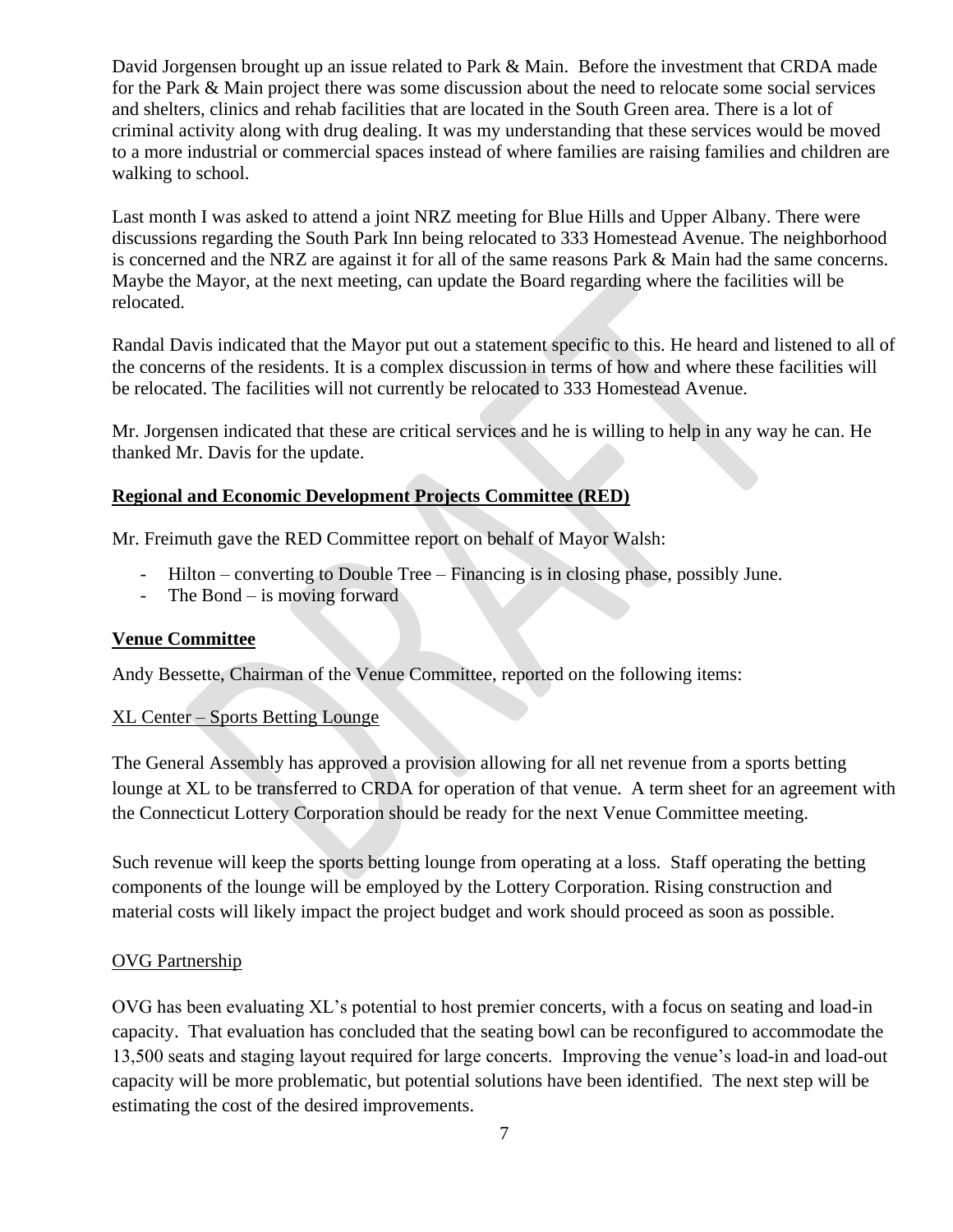#### Pratt & Whitney Stadium at Rentschler Field

CRDA staff are currently reviewing the Stadium building assessment prepared by Populous and will present copies to the Committee for the next meeting. This assessment comes at a critical time with the OPM/UConn lease expiring next year, along with the OPM/CRDA Stadium operating agreement and the CRDA/OVG management agreement.

### Connecticut Convention Center

Repair work in the building continues, including planning for a new elevator and replacement of the cooling towers. Repairs to the plaza deck between the Convention Center and Marriott are nearing completion.

### **Events**

The Convention Center is currently hosting an immersive Sistine Chapel event and various group meetings. Pratt & Whitney Stadium is preparing for the NCAA lacrosse championships later this month, while the XL Center hosted a WWE event earlier this month. The Journey concert scheduled for May  $10<sup>th</sup>$  was postponed due to a band member testing positive for COVID and OVG is hoping to reschedule in the near future.

XL Center - Chairwoman Hopgood asked about other alternatives regarding the ramp at XL for loading and uploading. Mr. Freimuth reported that by designing the lower level, three to four trucks will be able to operate at once vs. currently where one truck can be loaded/unloaded at a time. A lot of the construction and design is underneath the building.

The south ramp is being currently being looked at which is coming off of Ann Street. That may require rearranging some of the columns. Construction services is trying to get pricing on these possibilities.

Bob Saint added that the full-size tractor trailers go in using the North ramp and the sports lounge is going to sit on top of it. As part of that project, we are in the process of improving that ramp.

Rentschler Field - Kim Hart presented the National Development Logistics Center Master Plan Rendering at Rentschler Field and reviewed its potential impact on stadium operations.

#### **Executive Director Report**

Mr. Freimuth reported on the following items:

Legislative summary – Mr. Freimuth reported on the Approved Bills from the 2022 Legislative Session impacting CRDA.

*Budget Revisions* – The FY23 budget revision bill makes no changes to CRDA's \$6.3 million appropriation for next year. It also leaves intact the \$2.5m in American Rescue Plan funds authorized in 2022 session for venue recovery. The bond section of the bill authorizes \$50 million in new bonding for CRDA projects. *(House Bill 5506, sections 1-2 & 318)*

*Sports Betting at XL* – The budget revision bill provides that revenue from the sports betting facility to be located at the XL Center will be directed to CRDA for operation of that venue. This legislation is